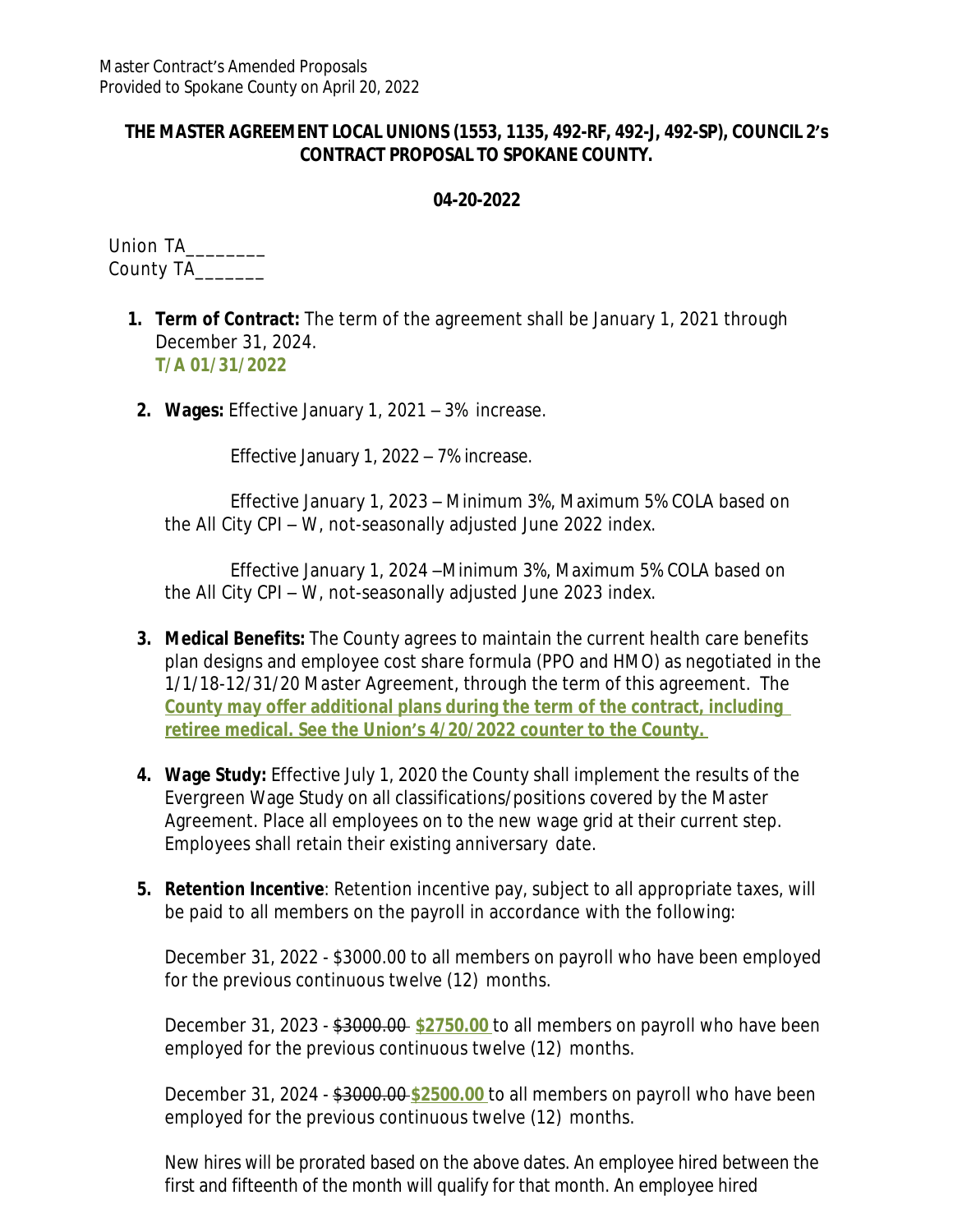between the sixteenth and the end of the month will qualify the first of the following month.

- **6. Service Enhancement Pay:** Upon completion of ten (10) years of service, employees will receive service enhancement pay equal to a 5.12% wage increase. Implementation shall occur upon ratification and be applied to all existing employees with ten (10) years or more of service.
- **7. HRA/VEBA:** January 1, 202**2** the County shall provide a HRA/VEBA program and account for each employee. The County shall contribute \$100 per month to each employee's HRA/VEBA account.
- **8. Modify Article 18-Grievance Procedure, 18.1.3**: Time frames may be extended or steps waived at any level of the grievance process by mutual agreement between the parties. Such extensions or waivers shall be reduced to writing. Should the employee or Union fail to comply with the prescribed time frames, excluding extenuating circumstances, it is agreed that the grievance is waived. Should the Employer fail to respond within the prescribed time frames, excluding extenuating circumstances, the grievant's or Union's **grievance remedy shall be granted** have the right to proceed to the next step. In the event of extenuating circumstances that delay either party meeting the time frames, the parties will meet within five (5) workdays following the conclusion of the delay to proceed with the grievance process.
- **10. Juneteenth:** Add Juneteenth to Article 8, 8.1 as a recognized and observed holiday, **or an additional personal holiday, determined by each individual local.**
- **11. Paid Time Off (PTO):** Add Paid Time Off program as an additional paid leave voluntary option.
- **12. COBRA:** Extend employee and employee's spouse/dependents COBRA (or COBRA equivalent) eligibility from eighteen (18) months to sixty (60) months.
- **13. Reclassifications: Modify Appendix 7 Classification/Reorganization, 15.3.3 as follows:**

**15.3.6** Reclassifications: Employees **and the employer** shall have the right to request re-evaluation utilizing the following procedures. In any case,an employee cannot be reclassified if they do not meet the minimum requirements of a position **being requested.** to which they are requesting reclassification to.

- **14. Add to Article 10 – Sick Leave:** Upon reaching their maximum sick leave accrual, employees may convert up to seventy-five (75) fifty **(50)** hours of sick leave to annual leave.
- **15. Modify Article 8 – Holidays, 8.2:** Any other day so designated as a one (1) time holidayby the Governor of the State of Washington or the President of the United States shall be